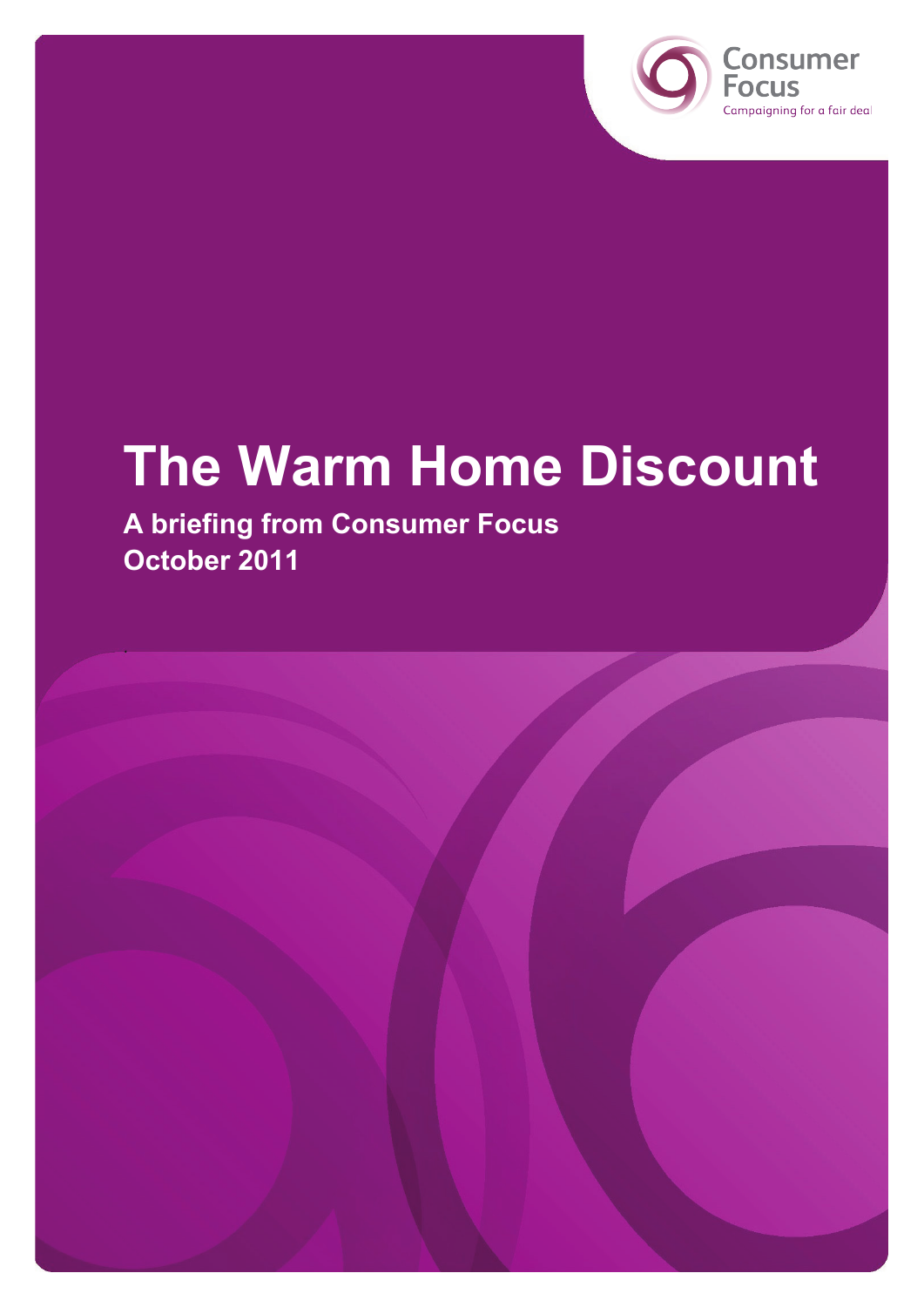## **About Consumer Focus**

Consumer Focus is the statutory consumer champion for England, Wales, Scotland and (for postal consumers) Northern Ireland.

We operate across the whole of the economy, persuading businesses, public services and policy makers to put consumers at the heart of what they do.

Consumer Focus tackles the issues that matter to consumers, and aims to give people a stronger voice. We don't just draw attention to problems – we work with consumers and with a range of organisations to champion creative solutions that make a difference to consumers' lives.

## **Contents**

|                                                                                      | 1. What is the Warm Home Discount and how does it work? | 3               |  |
|--------------------------------------------------------------------------------------|---------------------------------------------------------|-----------------|--|
| 2. Which suppliers are members of the Warm Home Discount<br>Scheme?                  |                                                         |                 |  |
| 3. Details about each of the big suppliers' Warm Home Discount<br>schemes in 2011-12 |                                                         |                 |  |
| 3.1                                                                                  | <b>British Gas</b>                                      | 6               |  |
| 3.2                                                                                  | E.ON Energy                                             | 8               |  |
| 3.3                                                                                  | <b>EDF Energy</b>                                       | 10              |  |
| 3.4                                                                                  | Scottish & Southern Energy                              | 12 <sup>2</sup> |  |
| 3.5                                                                                  | <b>ScottishPower</b>                                    | 15 <sub>1</sub> |  |
| 3.6                                                                                  | npower                                                  | 17              |  |
| 4. Switching supplier                                                                |                                                         |                 |  |
| 5. Not eligible for the WHD, what other help is available?                           |                                                         |                 |  |
| 19<br>6. Who can be contacted for further advice other than suppliers?               |                                                         |                 |  |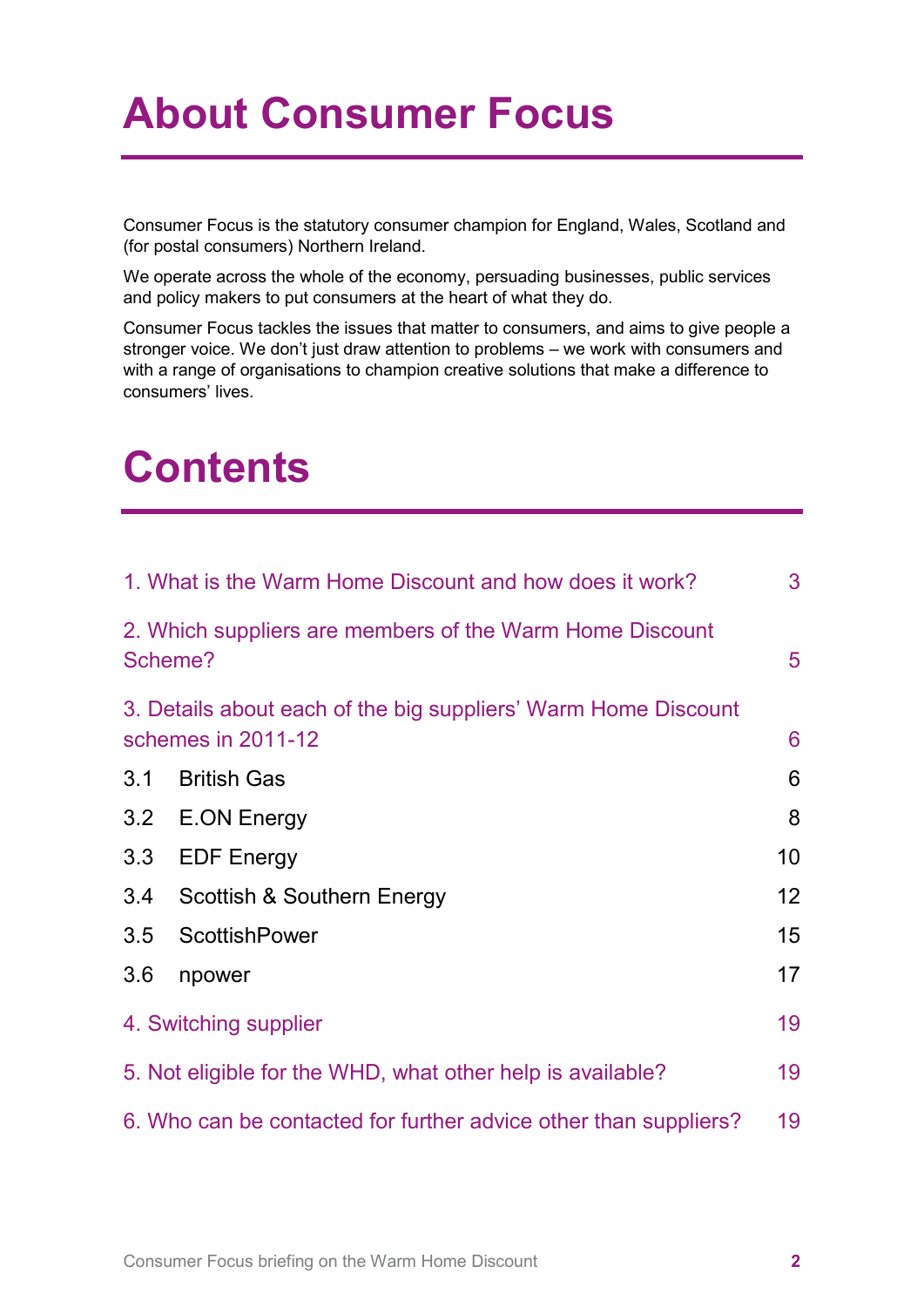## <span id="page-2-0"></span>**1. What is the Warm Home Discount and how does it work?**

The Warm Home Discount (WHD) is a new scheme funded by energy suppliers. It came into force on 1 April 2011 and will provide approx £1.13 billion in direct and indirect financial support to vulnerable energy consumers over the next four years. The WHD replaces social tariffs and voluntary arrangements previously offered by energy suppliers.

The WHD scheme separates eligible households into two groups – the **'Core'** group and the **'Broader'** group. Households in the Core group will automatically receive the discount on their energy bill without having to take any action<sup>[1](#page-2-1)</sup>. Support under the Core group is targeted at older, poorer pensioner households. Details on which households fall under the Core group are in the table below:

| Year    | Who's eligible                                                                                                                     | <b>Annual</b><br>discount | No. of<br><b>consumers</b><br>helped |
|---------|------------------------------------------------------------------------------------------------------------------------------------|---------------------------|--------------------------------------|
| 2011/12 | Households in receipt of guarantee element of<br><b>Pension Credit</b>                                                             | £120                      | 650,000                              |
| 2012/13 | Households in receipt of guarantee element of<br>Pension Credit and over 80 and in receipt of<br>savings element of Pension Credit | £130                      | <b>TBC</b>                           |
| 2013/14 | Households in receipt of guarantee element of<br>Pension Credit and over 75 and in receipt of<br>savings element of Pension Credit | £135                      | <b>TBC</b>                           |
| 2014/15 | All households in receipt of guarantee and<br>savings element of Pension Credit                                                    | £140                      | <b>TBC</b>                           |

#### Table 1: The core group – WHD for low income pensioners

Payments to Core group customers will be made in Winter 2011/12 – suppliers will be able to advise of the date when these will be paid. The Department of Work and Pensions (DWP) will also be writing out to all Core group recipients to confirm that they will receive the rebate.

All payments for 2011-12 will be made by 31 March 2012.

 $\overline{a}$ 

<span id="page-2-1"></span> $<sup>1</sup>$  'Unmatched' Core group: There may be instances where the DWP issues some consumers</sup> letters advising that they qualify for the WHD Core group rebate, but are unable to automatically process this with their supplier (due to issues such as the incorrect spelling of names on energy accounts). These consumers should refer to the letter from the DWP and contact their supplier for more information.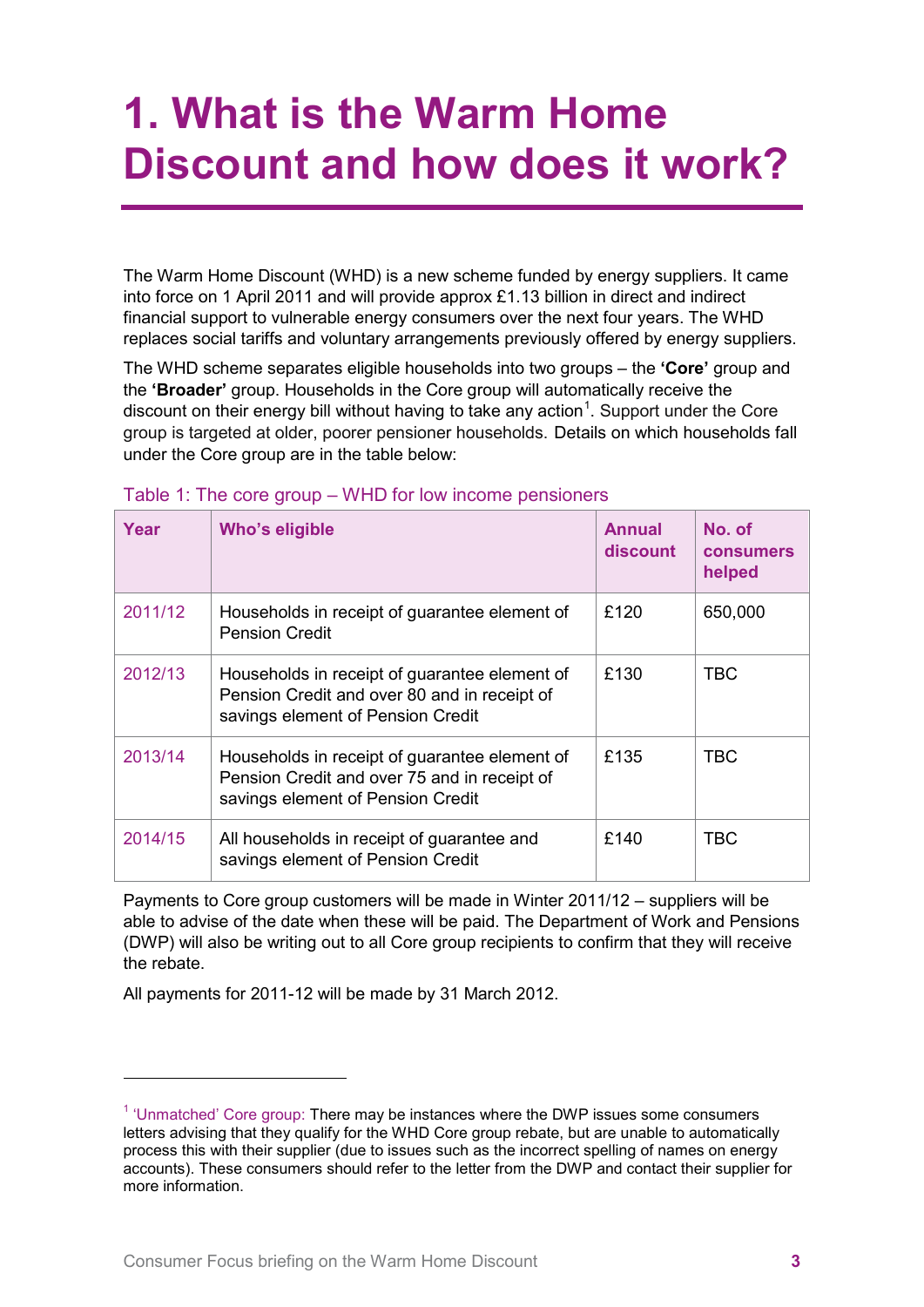## The Broader Group

Households who feel they may qualify for the WHD under their supplier's **Broader group** should submit an application directly to their supplier. Under the WHD scheme, suppliers have discretion over which households fall under their Broader group criteria. Each company has its own set of qualifying conditions, which are explained later in the briefing.

It is important to bear in mind that there is a cap on the number of households in the Broader group; therefore some households may not receive the discount even if they meet the supplier's criteria. So far, British Gas is the only supplier which has committed to paying the WHD to all consumers who meet the eligibility criteria and apply before January 2012. Consumers of other suppliers should contact them directly for more information.

## **Contacting suppliers**

## **Core Group**

Consumers in this group will automatically receive a letter from the DWP in late 2011/12. If a consumer meets the qualifying criteria (see above) and does not receive a letter, the supplier should be contacted to ensure that name and address details are correct.

## **Broader Group**

Consumers should contact their supplier directly if they feel they may qualify for assistance under the Broader group. Some suppliers will also be actively seeking out customers who they feel may qualify for their Broader group scheme.

Consumers will need to provide proof of your entitlement to the qualifying benefits. Suppliers will have more details about this process.

## **Updating this briefing**

This briefing will be updated when new information is made available by suppliers.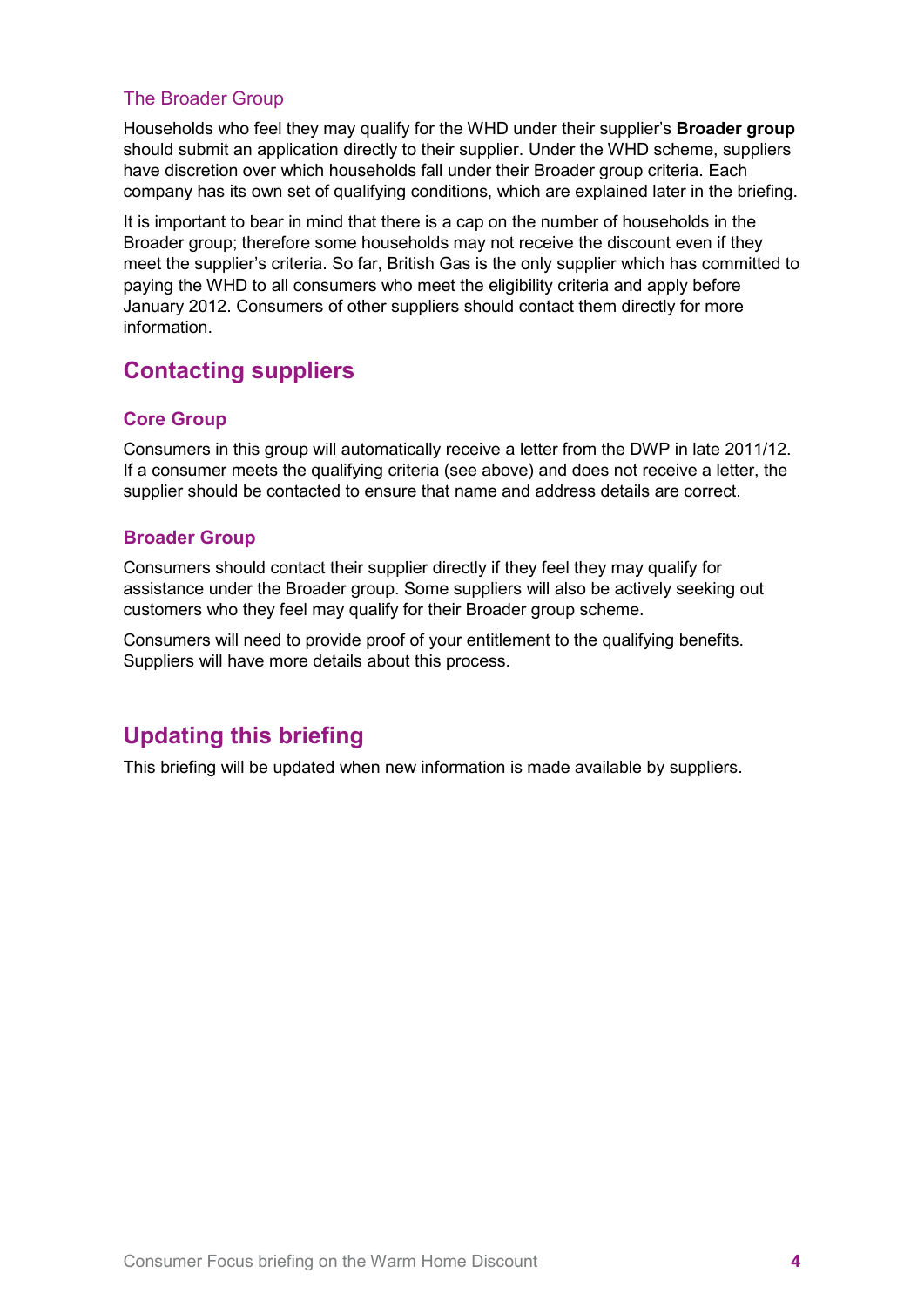## <span id="page-4-0"></span>**2. Which suppliers are members of the Warm Home Discount Scheme?**

The following suppliers are members of the WHD scheme and will offer support to customers in Core and Broader groups.

- British Gas / Scottish Gas / Sainsbury's Energy
- EDF Energy
- E.ON Energy
- npower
- Scottish and Southern Energy / Atlantic / Scottish Hydro / SSE / Southern Electric / SWALEC / EBICO / Equipower / M&S Energy
- ScottishPower

The following suppliers will offer support to customers for Core group *only*:

- Utility Warehouse
- Equigas

If a supplier is not listed above it is worthwhile contacting them to enquire whether they will be signing up to the scheme in future, and what alternative help they can provide.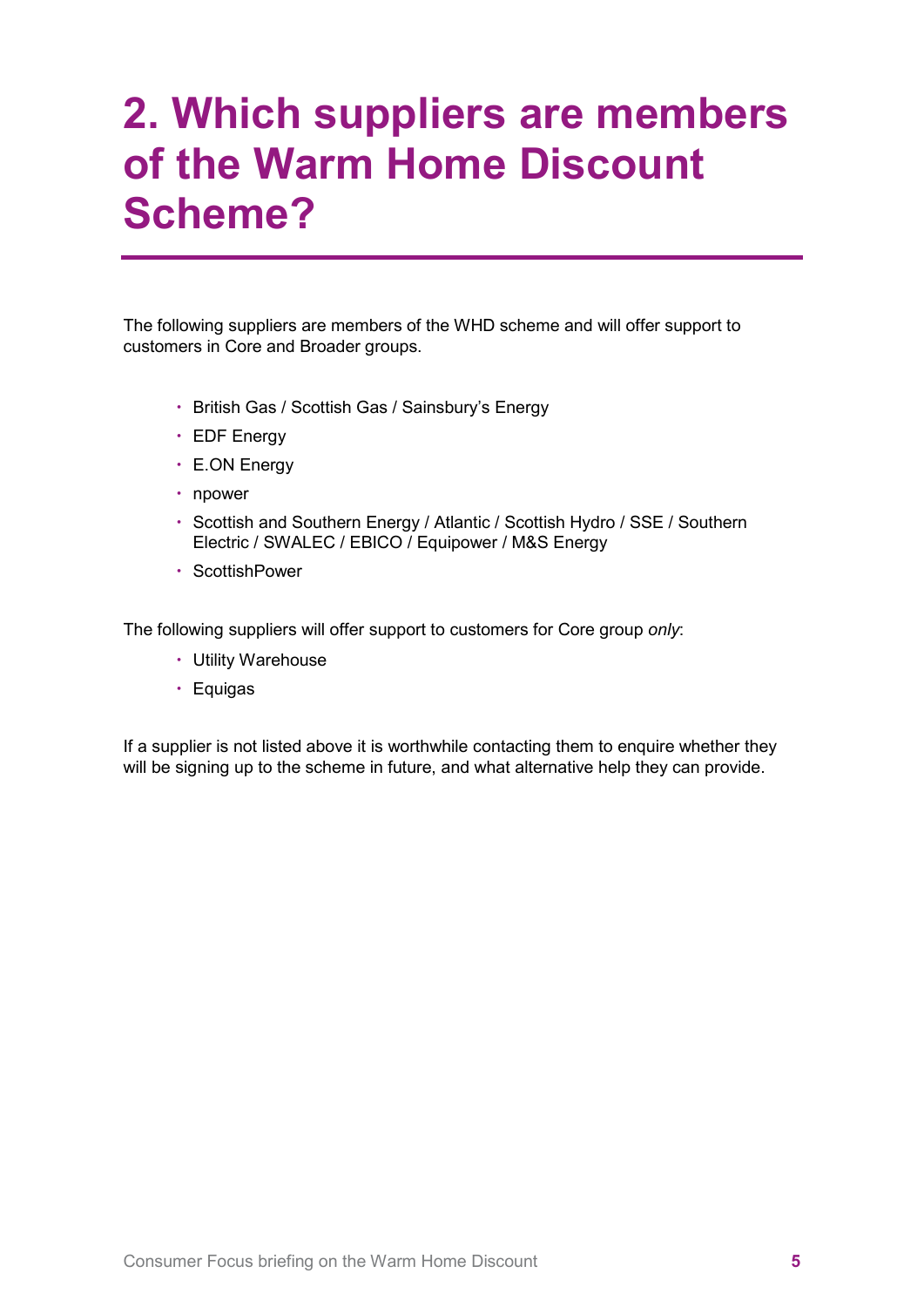## <span id="page-5-0"></span>**3. Details about each of the big suppliers' Warm Home Discount schemes in 2011-12**

## <span id="page-5-1"></span>**3.1 British Gas**

#### **Previous voluntary scheme:**

**Essentials tariff:** Available since June 2009. Was closed to new applicants from 8 July 2011. Offers prices that are 15 per cent lower than standard tariff rates across all payment methods.

**Price Promise tariff:** Closed to new customers in 2007. Customers have had prices frozen since its launch, with the exception of a 15 per cent price increase in 2008.

## **Core group customers**

British Gas will pay the rebate to customers who are notified to them by the DWP or a nominated party acting on their behalf. This may include customers who currently benefit from their discounted tariff and result in these customers also receiving the WHD rebate of  $f120$ 

## **Broader group customers**

Customers meeting **one** of the following criteria are eligible to apply to British Gas' Broader group scheme:

- In receipt of State Pension Credit guaranteed and savings, or savings only
- In receipt of means tested benefits and in receipt of cold weather payments (as per regulation guidelines)
- Vulnerable and on very low income (less than £16,190 per annum)
- $\cdot$  Low income (less than £16,190 per annum) and spending more than 10 per cent on fuel per year for adequate heating (usually 21 degrees Celsius for the main living area, and 18 degrees Celsius for other occupied rooms)

British Gas expects to transfer 15,000 customers who are currently on the Essential tariff into the Broader group in the first year, with the remainder of eligible customers being transferred the following year (2012-13). British Gas will also be signing up a larger amount of customers who are on standard tariffs for the WHD Broader group scheme.

## Notification process and timings for Broader Group customers

Contact British Gas for specific dates, but the WHD rebate is likely to be paid in late Winter 2011/12.

Payments will only be made where customers are able to verbally, or where requested, in writing (by providing documentary evidence) confirm that they meet the scheme criteria.

All customers on the voluntary scheme will receive a letter, notifying them that their existing tariff is ending and that they will be transferred onto the Standard Domestic Tariff.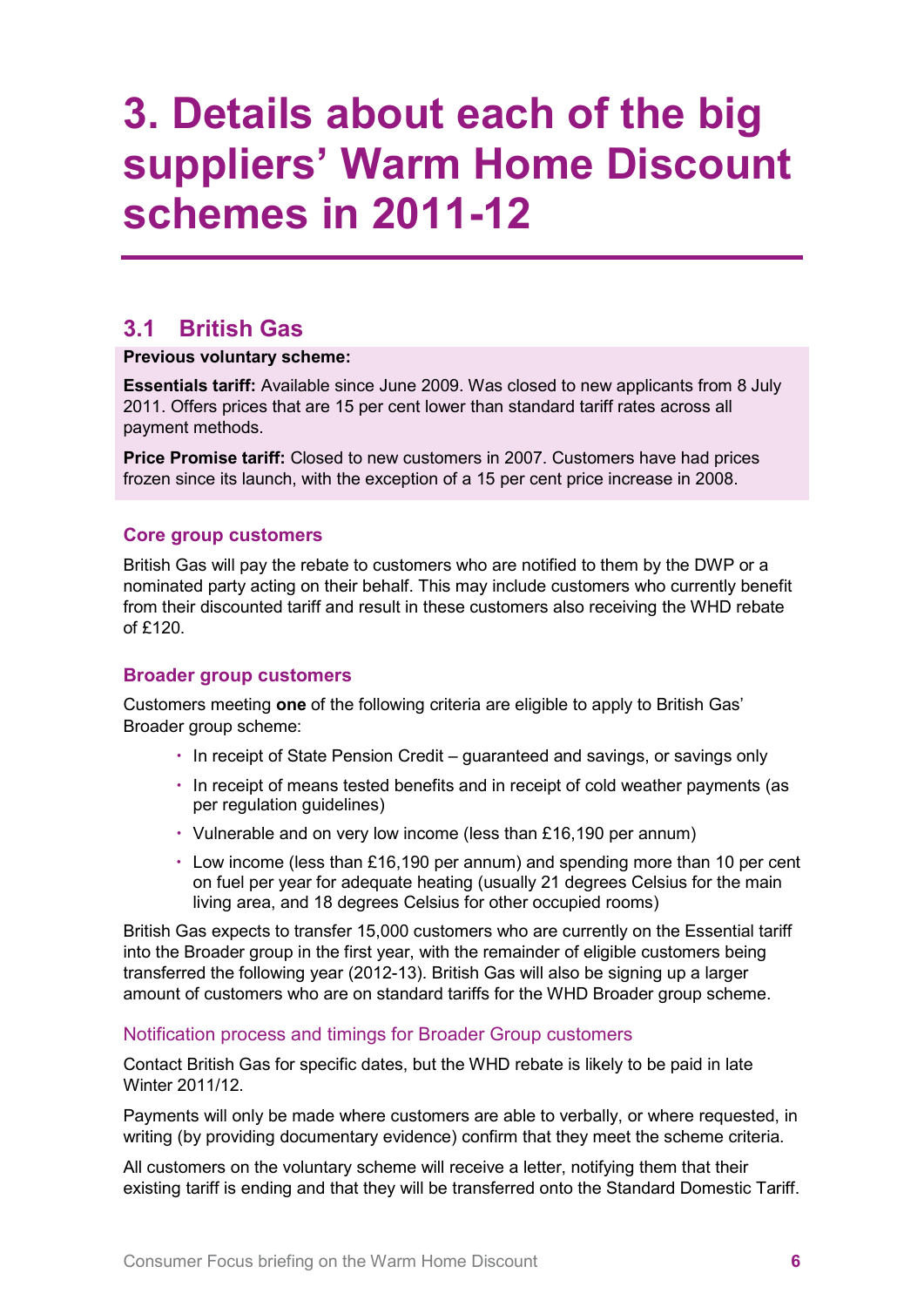The letter will advise them to visit the British Gas website, or contact the company for further help and assistance to discuss other available tariffs, including the WHD scheme, and payment methods.

Letters will also include contact details for the specialist 'Home Energy Care' helpline for further assistance including advice on energy efficiency, the priority services register, debt management and benefits advice and the British Gas Energy Trust grant service.

## **Will there be transitional support for customers coming off the existing voluntary scheme?**

No.

#### **Contact details for the WHD scheme**

Address: Credit Customers (pay by Direct Debit or cash/cheque on receipt of a bill): British Gas New Bridge House Leeds City Office Park Kidacre Street Holbeck Leeds LS11 5BD Telephone: Home Energy Care team on 0800 072 8625 Pay As You Go (prepayment meter) Energy Customers: British Gas Number One Waterfront Avenue

**Edinburgh** EH5 1SG Telephone: 0800 294 8604 Email/Web: **[Homeenergycare.leeds@centrica.com](mailto:Homeenergycare.leeds@centrica.com)**

## **Timing and notification process for people coming off existing social tariff in 2012-13**

British Gas will commence this process during October 2011 providing 30 days' notice for the initial batch of customers coming off the current discounted (social) tariff. These customers will be invited to apply for the WHD Broader Group if they are eligible and asked to provide the relevant details. At some point after March 2012 British Gas will gradually write to all current social discounted customers explaining the process for transferring to WHD.

#### **How will the WHD rebate be shown on bills or statements?**

**Paying by cash or cheque:** 'Warm Home Discount' will be displayed on statements and bills as a credit.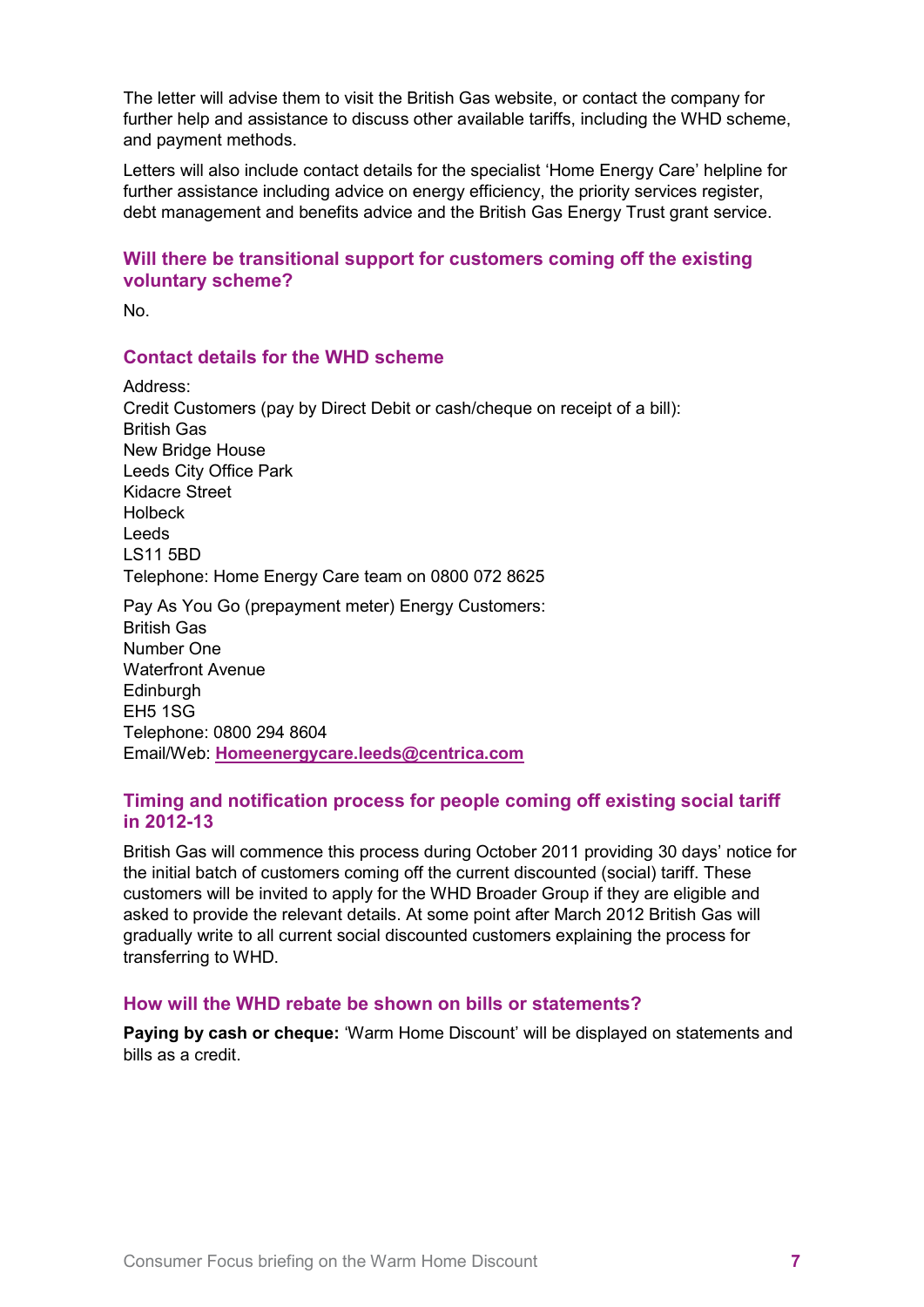**Prepayment or Pay as you Go customers:** 'Warm Home Discount' will be displayed on the customer's account. British Gas will send a letter advising that the credit for WHD has now been sent to their outlet for collection. The consumer will pick up the credit up by topping up at their usual outlet<sup>[2](#page-7-1)</sup>.

**Paying by Direct Debit:** the WHD will be credited to the customer's electricity account. It will not trigger a reassessment of Direct Debit payment levels until the normal time.

## **What other support does British Gas offer?**

When discussing the WHD with customers, British Gas agents will perform an assessment for other available products and services such as the Priority Services Register (known as Home Energy Care).

Where customers are not eligible for the WHD, British Gas will offer the help and assistance appropriate to their individual circumstances, eg offering specialist services on the Priority Services Register, energy efficiency advice and debt / payment / benefits advice etc.

The British Gas Energy Trust fund will continue to offer extra support to consumers. Application forms can be gained by calling the helpline on 01733 421 060 or on the website at **[https://bget.app.charisgrants.com](https://bget.app.charisgrants.com/)**

## <span id="page-7-0"></span>**3.2 E.ON Energy**

**Previous voluntary scheme:**

**WarmAssist:** Offers eligible customers a 15 per cent discount off standard prices.

Existing E.ON customers can still transfer to WarmAssist. E.ON does not plan to close the scheme at this time.

E.ON's Age UK product also guarantees a cold weather payment to gas customers equal to a minimum of £10 per annum if aged between 60 and 79 or £20 per annum if aged 80 or over.

## **Core group customers**

E.ON has been unable to confirm how many of its customers will receive the Core group rebate in 2011-12, other than it will be in line with their market share and overall customer numbers. All customers will receive the rebate by 31 March 2012 at the latest.

#### **Broader group customers**

Customers meeting one or more of the following criteria are invited to apply for the WHD:

1. A person who receives Income Support **and**

**a.** has a child under the age of five who lives with them **or**

<span id="page-7-1"></span> $2$  In the event that a consumer's meter cannot receive a message, a cheque or bar coded letter will be sent, again advising the payment is a result of WHD having been applied to their account.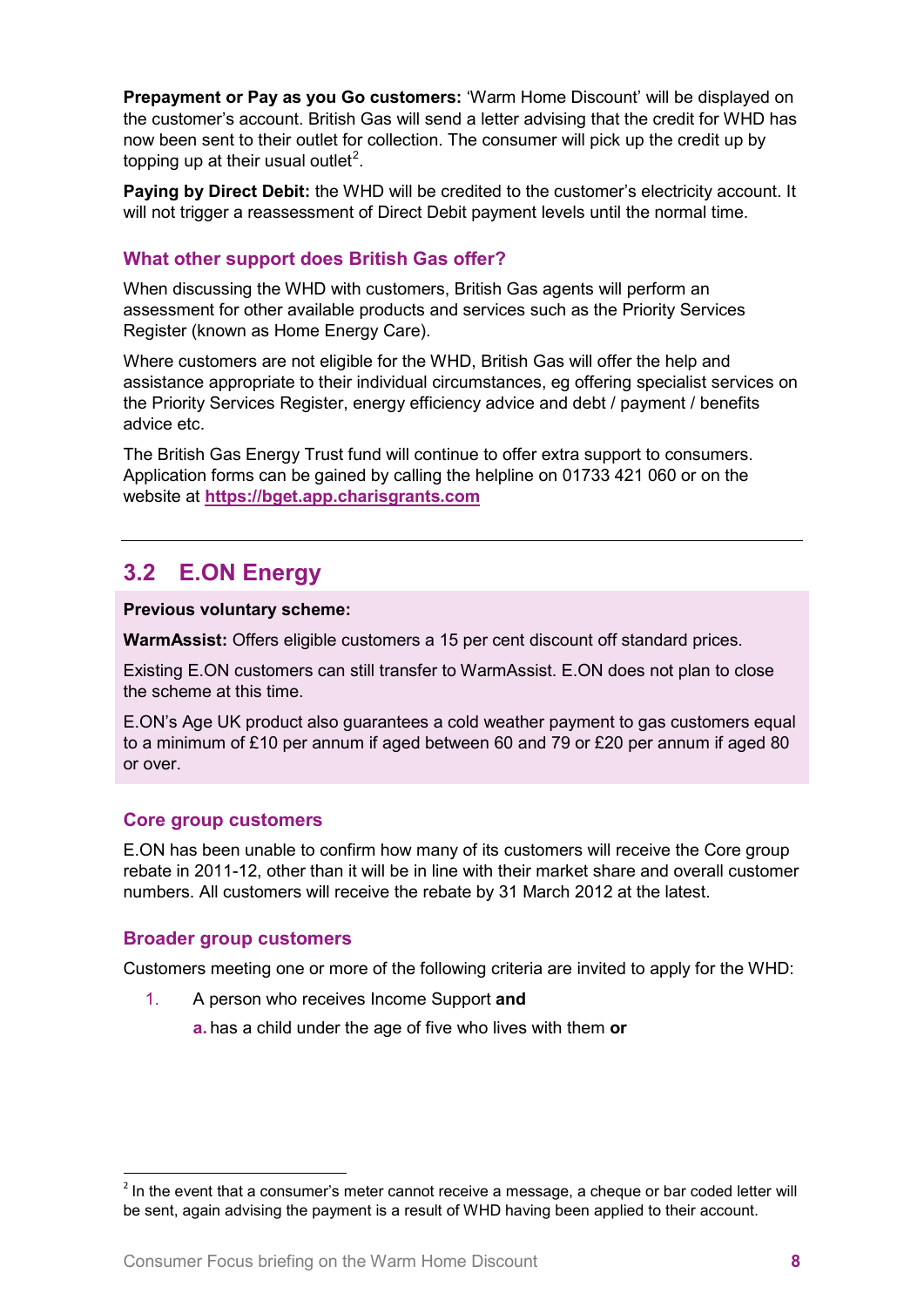- b. receives any one of the following benefits: child tax credit which includes a disability or severe disability element; a disabled child premium; a disability premium, enhanced disability premium or severe disability premium; a pensioner premium, higher pensioner premium or enhanced pensioner premium
- 2. A person who receives Income-related Employment and Support Allowance which includes a work-related activity or support component **and**
	- a. has a child under the age of five who lives with them **or**
	- b. receives any one of the following benefits: child tax credit which includes a disability or severe disability element; a disabled child premium; a disability premium, enhanced disability premium or severe disability premium; a pensioner premium, higher pensioner premium or enhanced pensioner premium
- 3. A person who receives Income-based Jobseekers Allowance **and**
	- a. has a child under the age of five who lives with them **or**
	- b. receives any one of the following benefits: child tax credit which includes a disability or severe disability element; a disabled child premium; a disability premium, enhanced disability premium or severe disability premium; a pensioner premium, higher pensioner premium or enhanced pensioner premium.
- 4. A person who receives State Pension Credit (either Guarantee only, Guarantee and Savings, or Savings only)
- 5. A person who receives Child Tax Credit where the relevant income is below £16,190

E.On is unable to provide further details at this time on the number of customers who will receive the Broader Group rebate in 2011-12.

#### Notification process and timings for Broader Group customers

E.ON has no plans at present to remove customers from discounted tariffs.

E.ON is currently contacting customers it believes may be eligible for a Broader group rebate by telephone and by letter.

If customers confirm that they are in receipt of a qualifying benefit, listed above, E.ON will apply a £120 Warm Home Discount rebate to their electricity account by 31 March 2012.

E.ON may check for evidence of benefit entitlement prior to making the payment.

#### **Transitional support for customers?**

Customers will continue to receive existing discounted tariffs.

Where a customer is on a discounted tariff they may also be eligible to receive a Core group or Broader group payment on top of their existing discount.

#### **Contact details for the WHD scheme**

More information can be obtained by contacting E.ON's Caring Energy Service on 0800 051 1480.

#### **How will the WHD rebate be shown on bills or statements?**

**Paying by cash or cheque:** 'Warm Home Discount' will be displayed on statements and bills as a credit.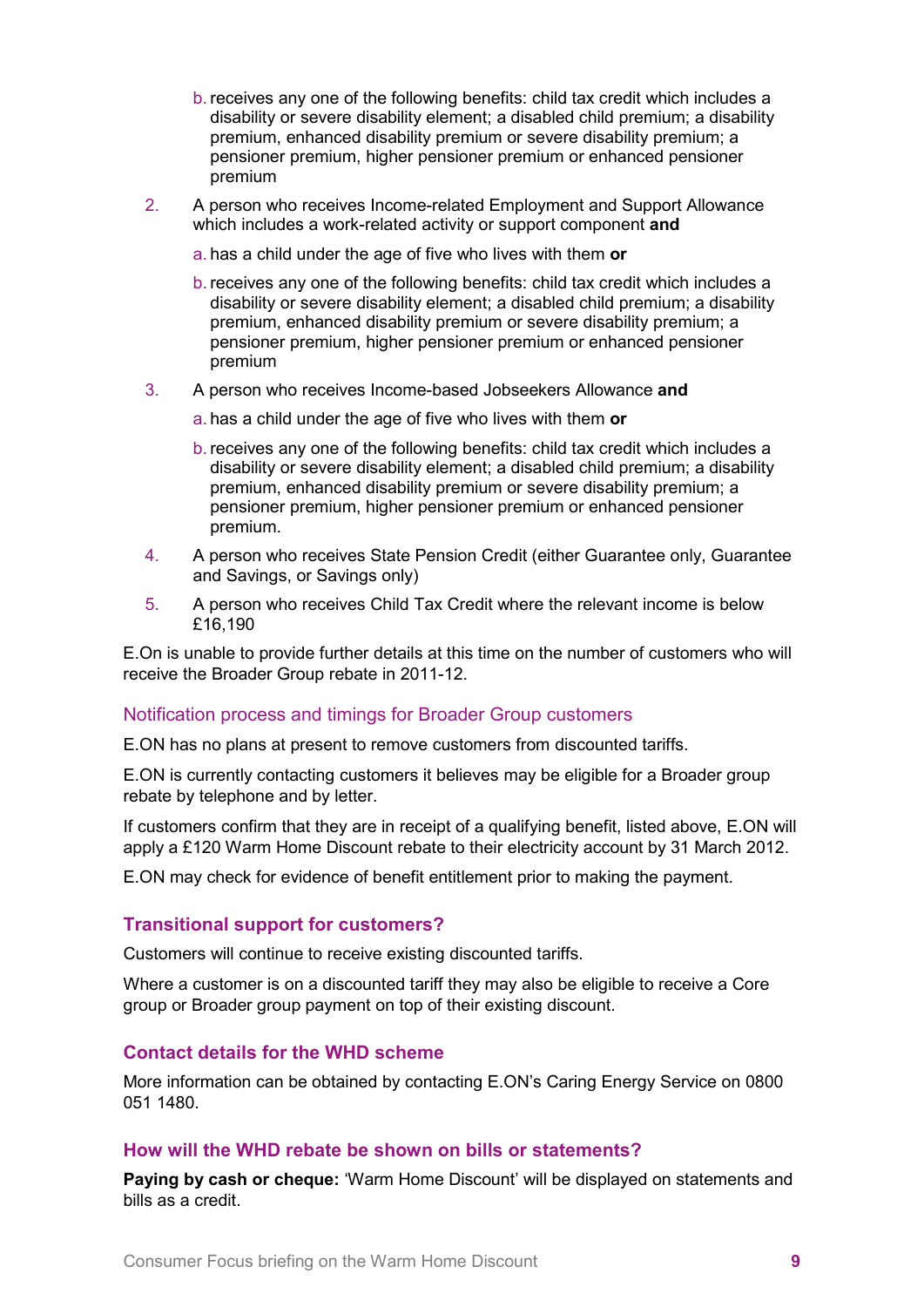**Prepayment or Pay as you Go customers:** E.ON will send a prepayment voucher which can be exchanged for credit at one of the three National Service Providers (PayPoint, PayZone or the Post Office). There may be a small number of customers where E.ON cannot apply the rebate directly to their account because of system limitations. These customers will be sent a cheque.

**Paying by Direct Debit:** The WHD rebate will be treated in the same way as any other payment against the account. All accounts are reviewed at least annually at their spring review.

#### **What other support does E.ON offer?**

E.ON's communications to Core group customers will include details about the Priority Services Register and how to register.

The E.ON CaringEnergy Fund is a hardship fund designed to provide assistance to low income vulnerable households who are likely to be at risk of fuel poverty, with the costs of essential energy efficient appliances and with heating systems.

The CaringEnergy fund provides energy efficient A-rated appliances and/or energy efficient heating systems to successful applicants.

CaringEnergy fund applicants also receive an over the phone energy audit to ensure that they are using their new appliance or heating system in the most efficient way but also to see if they could reduce the amount of energy they use by being more efficient and therefore save money on their energy costs.

In order to be eligible applicants should have an annual household income under £16,190 per annum and there should be **one or more** of the following vulnerabilities in the household: long term sickness/chronic illness; a child under five or someone over the age of 70. For heating applications customers must be the owner of their property and should either have no central heating or have insufficient heating at their property.

Application forms for the CaringEnergy Fund are available from the CaringEnergy team – 0800 051 1480.

## <span id="page-9-0"></span>**3.3 EDF Energy**

#### **Previous voluntary scheme**

**Energy Assist:** This tariff offers EDF Energy's Direct Debit prices to customers most likely to be fuel poor, regardless of their payment method. Customers also receive a further £37.50 discount per fuel, per year as well as other benefits such as energy efficiency advice.

Energy Assist remains open to new and existing customers. EDF Energy is currently reviewing the implications of the WHD scheme on this tariff.

#### **Core group customers**

EDF Energy believes that a significant percentage of customers in receipt of their *Energy Assist* tariff will qualify for that rebate, as Pension Credit is one of the qualifying criteria. However, they are unable to provide details of the exact numbers of qualifying customers.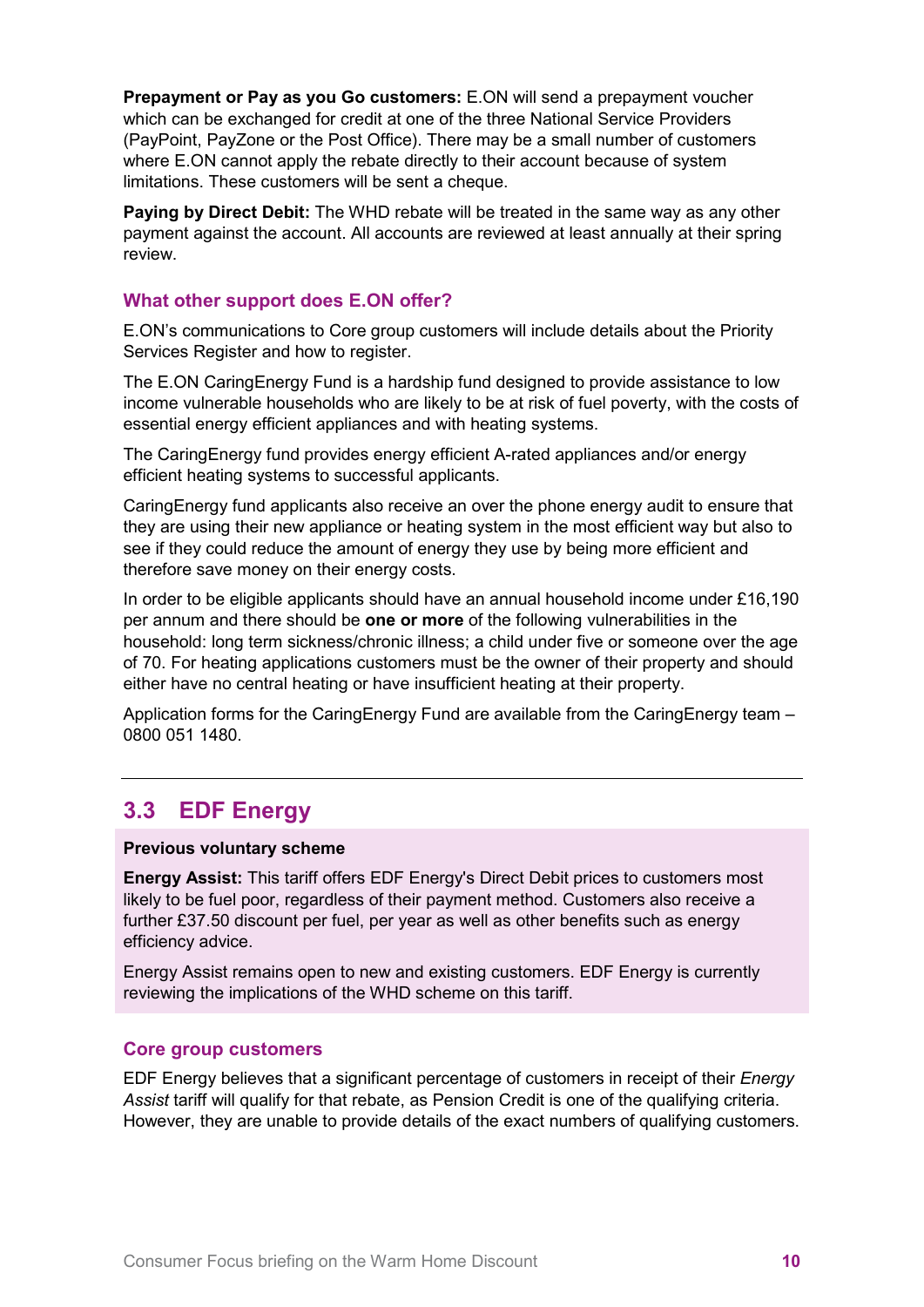#### **Broader group customers**

Customers will qualify for the Broader group rebate if the bill payer or their partner is in receipt of the following benefits:

• Income Support or Income Related Employment Support Allowance or Income Based Job Seekers Allowance.

And **one** of the following:

- a. they are either in receipt of Long Term Incapacity Benefit or Severe Disablement Allowance or Disability Living Allowance (DLA), for themselves or a child living with them **or**
- b. have a child who was under five on the 1 April 2011 (ie born after 31 March 2006)

## **Notification process and timings for Broader Group customers**

EDF Energy will invite customers to apply for the Broader group element of the WHD. This will be carried out in phases, so that the company can control demand for the rebate. This will be done via:

- Targeted mail communications to certain segments of customers
- Identifying applicants through usual customer contact
- Publicising the rebate through charities, disability and welfare organisations and creating referral pathways
- Entering into a more proactive and formal referral arrangement with an appropriate charity partner
- Use of the media to publicise the rebate

The rebates that EDF Energy may offer under the WHD scheme have much more restricted eligibility criteria than those used for the *Energy Assist* discounted tariff. As a result, EDF Energy has stated that is not in a position to simply migrate customers from one product to another.

Further details can be found on the EDF Energy website: **[http://www.edfenergy.com/products-services/for-your-home/safe-warm](http://www.edfenergy.com/products-services/for-your-home/safe-warm-andwell/warm-home-discount.shtml)[andwell/warm-home-discount.shtml](http://www.edfenergy.com/products-services/for-your-home/safe-warm-andwell/warm-home-discount.shtml)**

## **Transitional support for customers?**

Customers will continue to receive the existing social tariff in the first year of the scheme; EDF Energy is currently reviewing the situation beyond that period.

## **Contact details for the WHD scheme**

Telephone: 0800 096 9000 Website: **[http://www.edfenergy.com/products-services/for-your-home/safe-warm](http://www.edfenergy.com/products-services/for-your-home/safe-warm-and-well/warm-home-discount.shtml)[and-well/warm-home-discount.shtml](http://www.edfenergy.com/products-services/for-your-home/safe-warm-and-well/warm-home-discount.shtml)**

## **How will the WHD rebate be shown on bills or statements?**

EDF Energy will pay the rebate to recipients of the Broader group in March 2012. Core group recipients will be contacted separately by the DWP but will receive the rebate by 31 March 2012.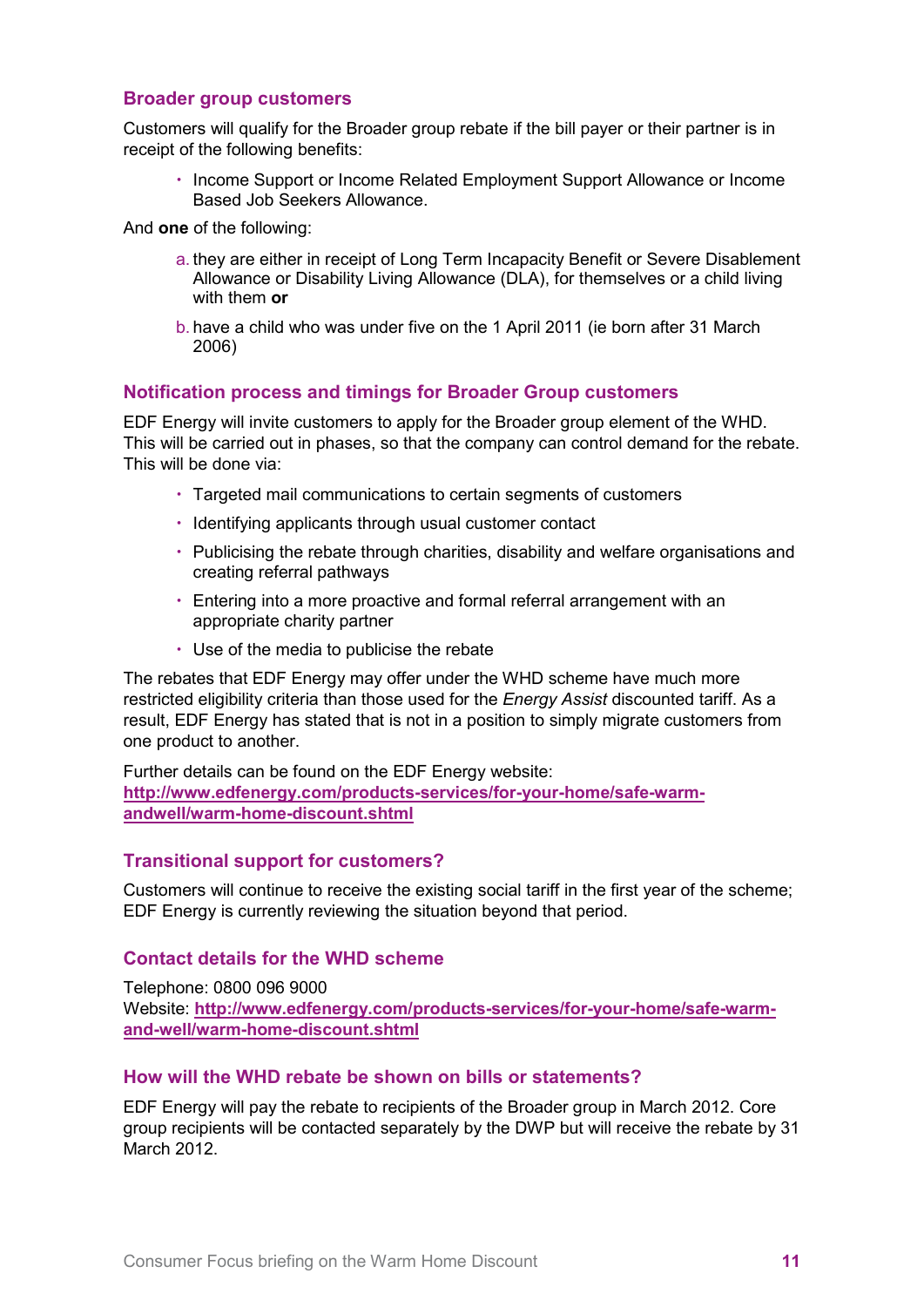**Paying by cash or cheque:** The rebate will be clearly marked as a Warm Home Discount Rebate for Core group customers. It will be marked as the Support Plus Rebate for Broader group customers.

**Prepayment or Pay as you Go customers:** EDF Energy will be providing vouchers that allow for the rebate to be directly applied to the customer's electricity top-up key.

**Paying by Direct Debit:** The rebate will be applied directly to the account and displayed as Warm Home Discount or Support Plus Rebate. Direct Debit assessments are reviewed based on consumption so the WHD rebate will not impact on this.

When a Direct Debit review is carried out the credit would be used to clear any debt on the account but would not impact any future payment level assessments.

If a Core group recipient applies to transfer supplier after being assessed for the rebate, EDF Energy will still issue a cheque for that current year. Broader group rebate customers who leave EDF Energy before the rebate is paid in March 2012 will not receive the rebate.

## **What other support does EDF Energy offer?**

The EDF Energy Trust helps people in poverty, suffering or distress who are struggling with their gas and/or electricity debts by awarding grants to clear those debts. The Trust also offers help via Further Assistance Payments – grants to clear other essential household debts or costs, including water/sewerage debts. The aim of the Trust is to give vulnerable individuals a fresh start and enable them to keep free of debt going forward.

Applications can be made in writing: Freepost RLXG-RBYJ-USXE EDF Energy Trust PO Box 42 Peterborough PE3 8XH By fax: 01733 421020 By e-mail: **[edfet@charisgrants.com](mailto:edfet@charisgrants.com)**

Application form request line: 01733 421060

## <span id="page-11-0"></span>**3.4 Scottish & Southern Energy**

#### **Previous voluntary scheme**

*energyplus Care*: This tariff offers Scottish & Southern Energy's lowest price regardless of payment method. Customers' continuing eligibility for the tariff is reviewed on an annual basis. Recipients also receive other benefits such as free energy efficiency measures and advice. This tariff was closed to new applicants on 30 June 2011, and immediately replaced with the WHD.

Just over 20,000 of customers currently on energyplus Care will come to the end of their term on the tariff up to 31 March 2012 and Scottish & Southern Energy will work with those customers to assess their eligibility for the WHD scheme.

For those customers who do not qualify or do not apply for the WHD scheme, Scottish & Southern Energy will arrange for them to be provided with a £50 rebate on each account to assist them in the transition from energyplus Care onto a new tariff.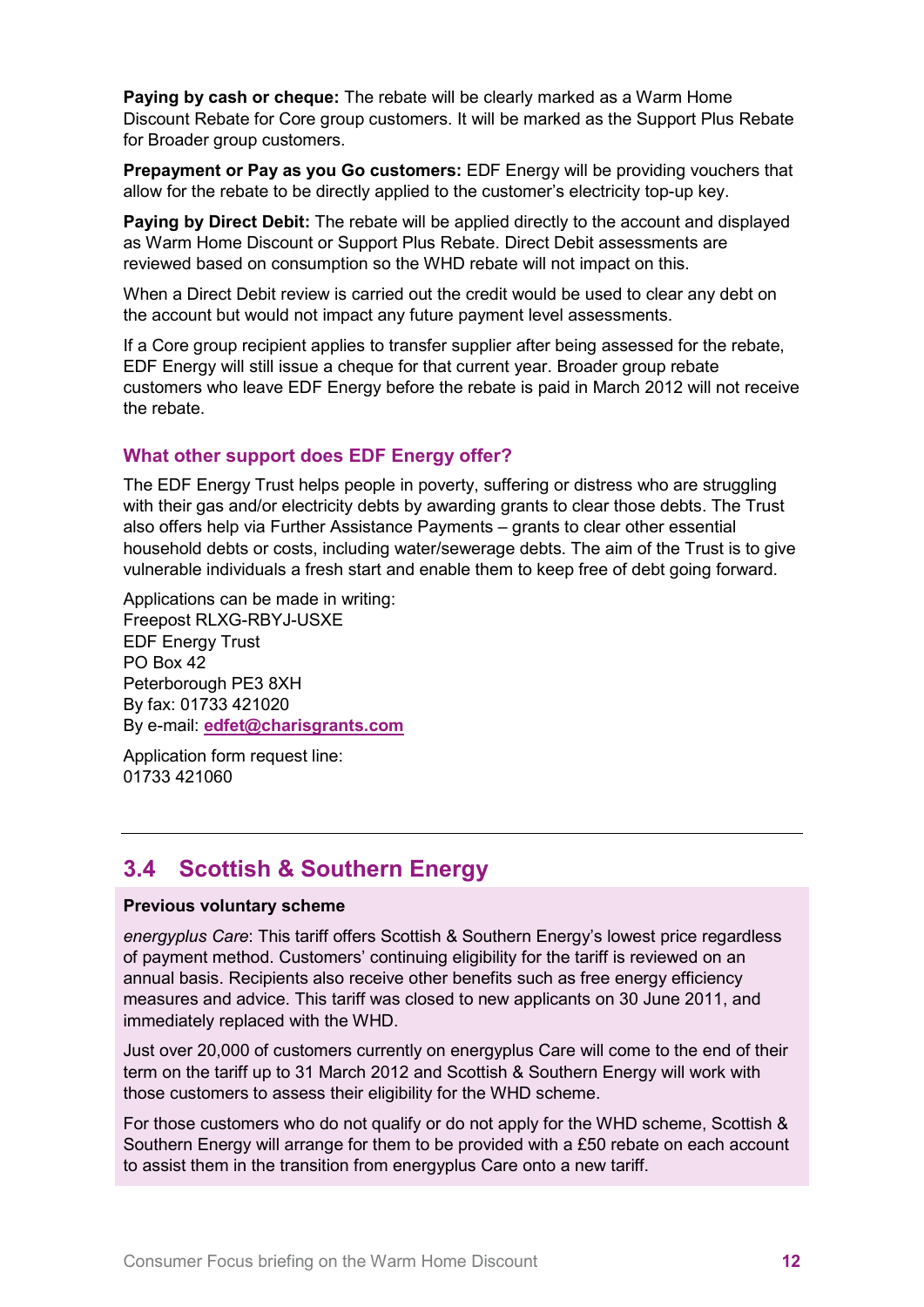#### **Core group customers**

Scottish & Southern Energy estimates that approximately 149,000 customers will receive the Core group rebate in 2011-12.

#### **Broader group customers**

The qualifying criteria for the Broader group recipients include:

- 1. People in receipt of Pension Credit (who do not fit the Core Group criteria because they have Savings Credit only, or both Guaranteed and Savings Pension Credits) **or**
- 2. People who receive any of the benefits detailed in List A if they also have one of the components in List B:

#### **List A:**

- Income Support
- Income-related Employment and Support Allowance which includes a workrelated activity or support component
- Income-based Job Seeker's Allowance

#### **List B:**

- a child under the age of five years old living at home
- Child Tax Credit which includes a disability or severe disability element
- a disabled child premium
- a disability premium, enhanced disability premium or severe disability premium
- a pensioner premium, higher pensioner premium or enhanced pensioner

Scottish & Southern Energy has estimated that the minimum number of customers receiving the Broader group rebate in each year of the scheme will be equal to:

- $\cdot$  2011-12: 4.805
- 2012-13: 65,076
- 2013-14: 117,333
- $\cdot$  2014-15: 115.714

#### **Notification process and timings for Broader Group customers**

As customers on the energyplus Care tariff come to their annual review, Scottish & Southern Energy will write to them outlining the details of the WHD scheme, and the eligibility criteria for the Broader Group.

Scottish & Southern Energy will encourage eligible customers to contact them. Customers should have an electricity account with the company.

When contact is made Scottish & Southern Energy will check the customer's eligibility and if the Broader group criteria is met, the customer will receive a letter confirming their entitlement to the rebate. Customers will also be made aware that the rebate is subject to them providing proof of benefits if requested.

Scottish & Southern Energy has not yet confirmed the timing of the payments to Broader group customers. Payments will be made by 31 March 2012 at the latest.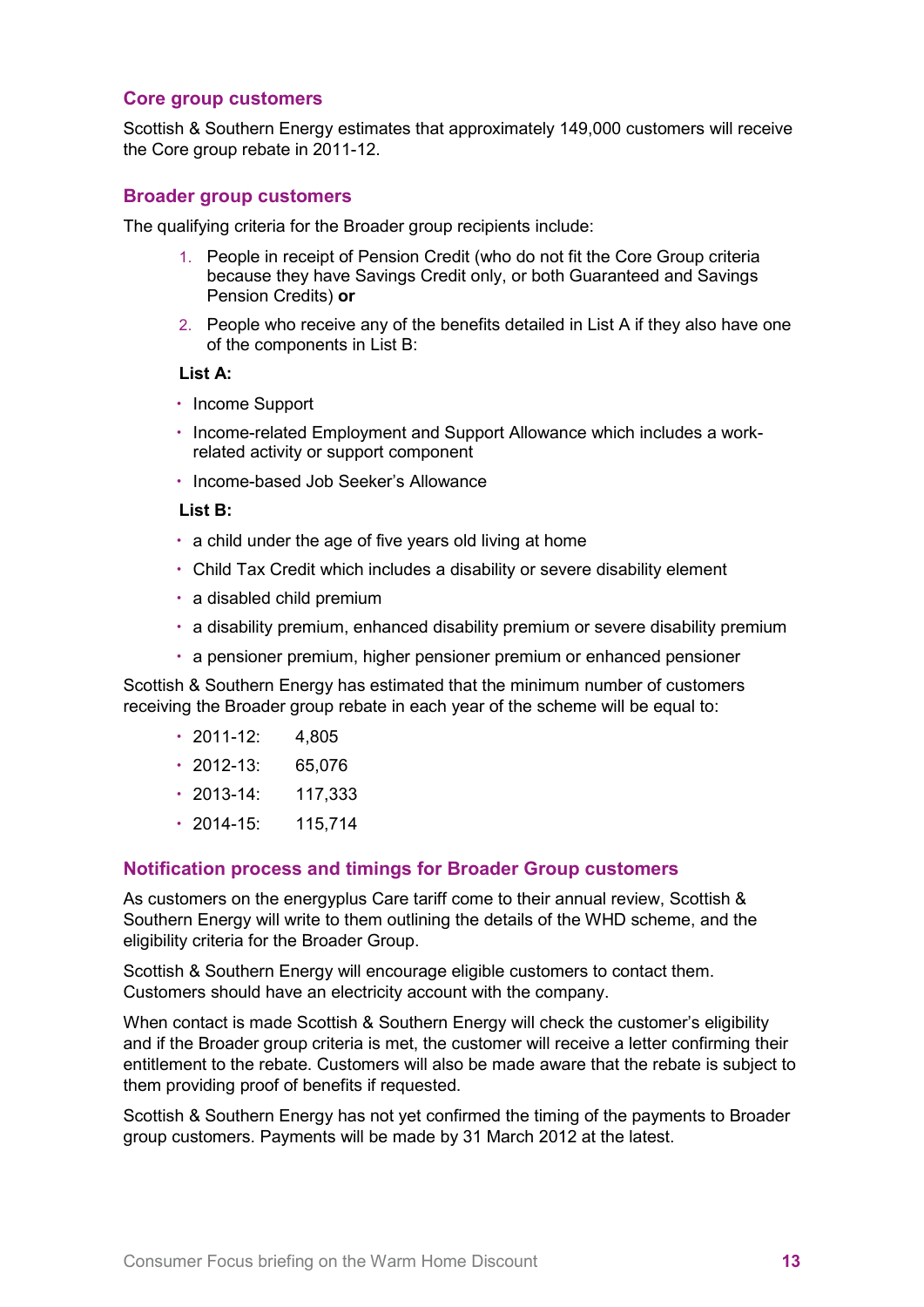## **Transitional support for customers?**

Existing energyplus Care tariff customers who are not eligible for the new WWD scheme will be transferred onto their previous tariff.

If this tariff no longer exists the customers will be transferred onto Scottish & Southern Energy's standard tariff. In this instance Scottish & Southern Energy will notify customers that the standard tariff may not be the cheapest tariff. The review letter, explained above, will provide details of what will happen.

Additionally, any customers being removed from the energyplus Care tariff, who are not eligible for assistance under the WHD, will be given a one-off rebate of £50 per energy account. The rebate will be awarded in the same financial year as their transfer off the tariff eg a dual fuel customer coming off the energyplus Care tariff in December 2011 will receive a £100 rebate by 31 March 2012.

#### **Contact details for the WHD scheme**

Address: FREEPOST PO Box 224 Havant, PO9 9DG Telephone: 0800 300 111 Email: **[priority.services@scottish-southern.co.uk](mailto:priority.services@scottish-southern.co.uk)**

#### **How will the WHD rebate be shown on bills or statements?**

Scottish & Southern Energy has not yet confirmed the timings for the payment of the WHD rebate. However, all payments for this current year will be made by 31 March 2012.

**Paying by cash or cheque:** The rebate will be shown as a credit on the bill and clearly marked as a Warm Home Discount Scheme.

**Prepayment or Pay as you Go customers:** The rebate will be credited to the account when the key is charged at a Paypoint outlet.

**Paying by Direct Debit:** The rebate will be applied directly to the account as a credit and displayed as Warm Home Discount Rebate. This amount will be taken into account at the customer's next Direct Debit review.

## **What other support does Scottish & Southern Energy offer?**

Scottish & Southern Energy's frontline staff are trained to identify signs of vulnerability and ensure the appropriate Priority Services Register markers are added to the customer's account.

They also strive to ensure that when speaking to customers with a Priority Services Register marker on their account that appropriate offers of assistance are made.

Scottish & Southern Energy is presently finalising its arrangements for wider assistance under the industry initiatives section of the WHD scheme. Further details can be obtained by contacting the company directly.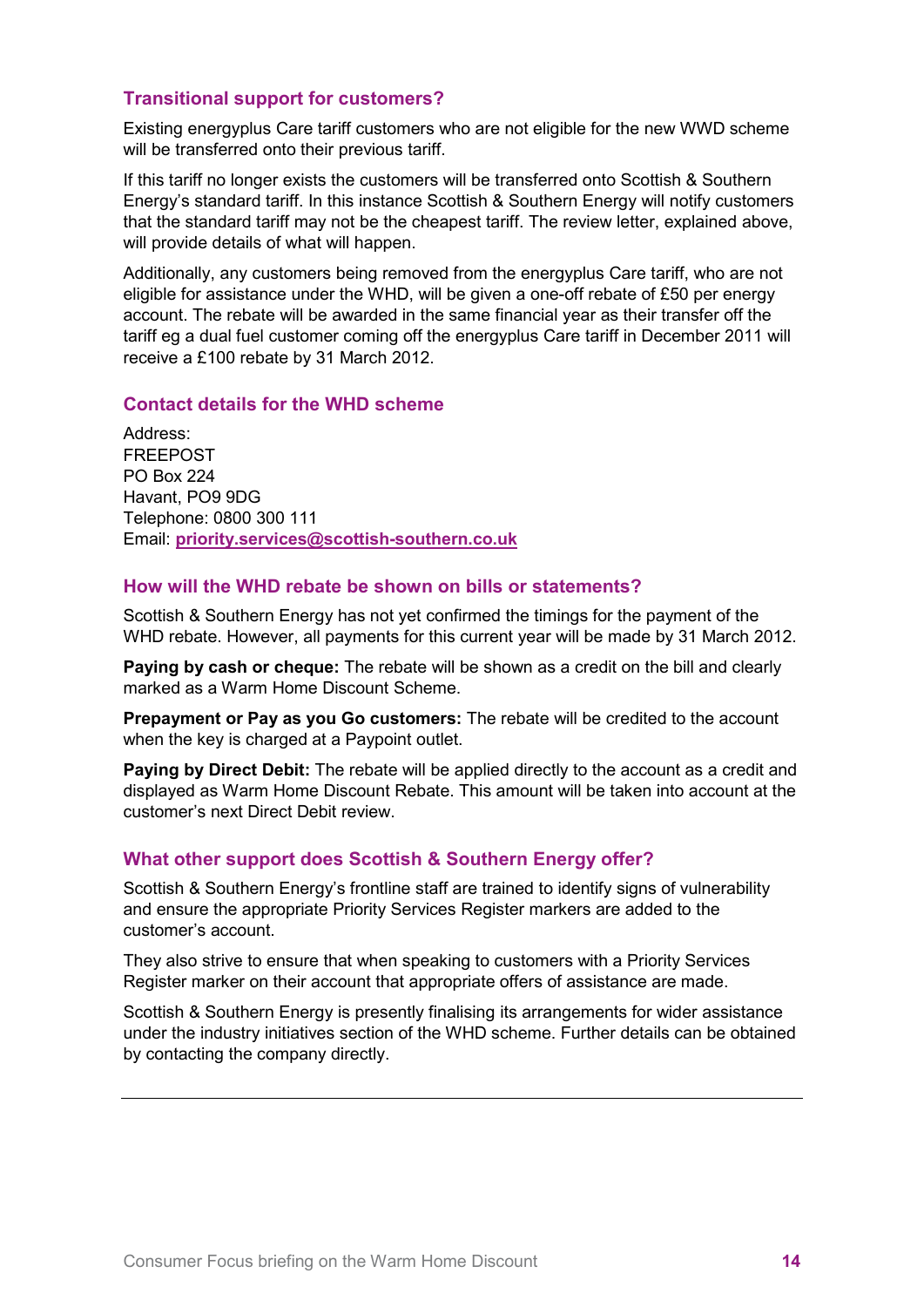## <span id="page-14-0"></span>**3.5 ScottishPower**

#### **Previous voluntary scheme:**

**Fresh Start:** This tariff offers the lowest prices regardless of payment method. Open to Direct Debit and standard credit customers as a tariff. Customers with a prepayment meter receive a rebate equivalent to the average savings they would have received on the social tariff.

The tariff was closed to new applicants on 31 March 2011.

ScottishPower does not intend to transfer any customers from Fresh Start to the WHD during the first year of the scheme (2011-12). This will be reviewed regularly.

## **Core group customers**

ScottishPower has been unable to confirm how many of their customers will receive the Core group rebate, but it be in line with their market share and overall customer numbers.

## **Broader group customers**

At time of going to print ScottishPower was unable to confirm the specific eligibility criteria or numbers who will receive the Broader group discount as it was awaiting approval from Ofgem. More information can be gained by contacting its Social Responsibility Support Team on 0800 027 2700.

## Notification process and timings for Broader Group customers

To be confirmed. All payments for 2011-12 will be made by 31 March 2012 at the latest.

ScottishPower will inform customers in advance of any changes to their current tariff.

## **Transitional support for customers?**

The existing social tariff (Fresh Start) will be ring fenced and provided to existing customers who are on the tariff at the moment.

Contact details for the WHD scheme

Address: SRST Team **ScottishPower** Ground Floor New Building Spean Street Glasgow, G44 4BE

Telephone: Contact Social Responsibility Support Team on 0800 027 2700 between 8am and 5pm, Monday to Friday.

Email: **[carefree@scottishpower.com](mailto:carefree@scottishpower.com)**

#### **How will the WHD rebate be shown on bills or statements?**

ScottishPower has not yet confirmed the timings for the payment of the WHD rebate. However, all payments for this current year will be made by 31 March 2012.

**Paying by cash or cheque:** The rebate will be shown as a credit on the bill and clearly marked as a Warm Home Discount Scheme.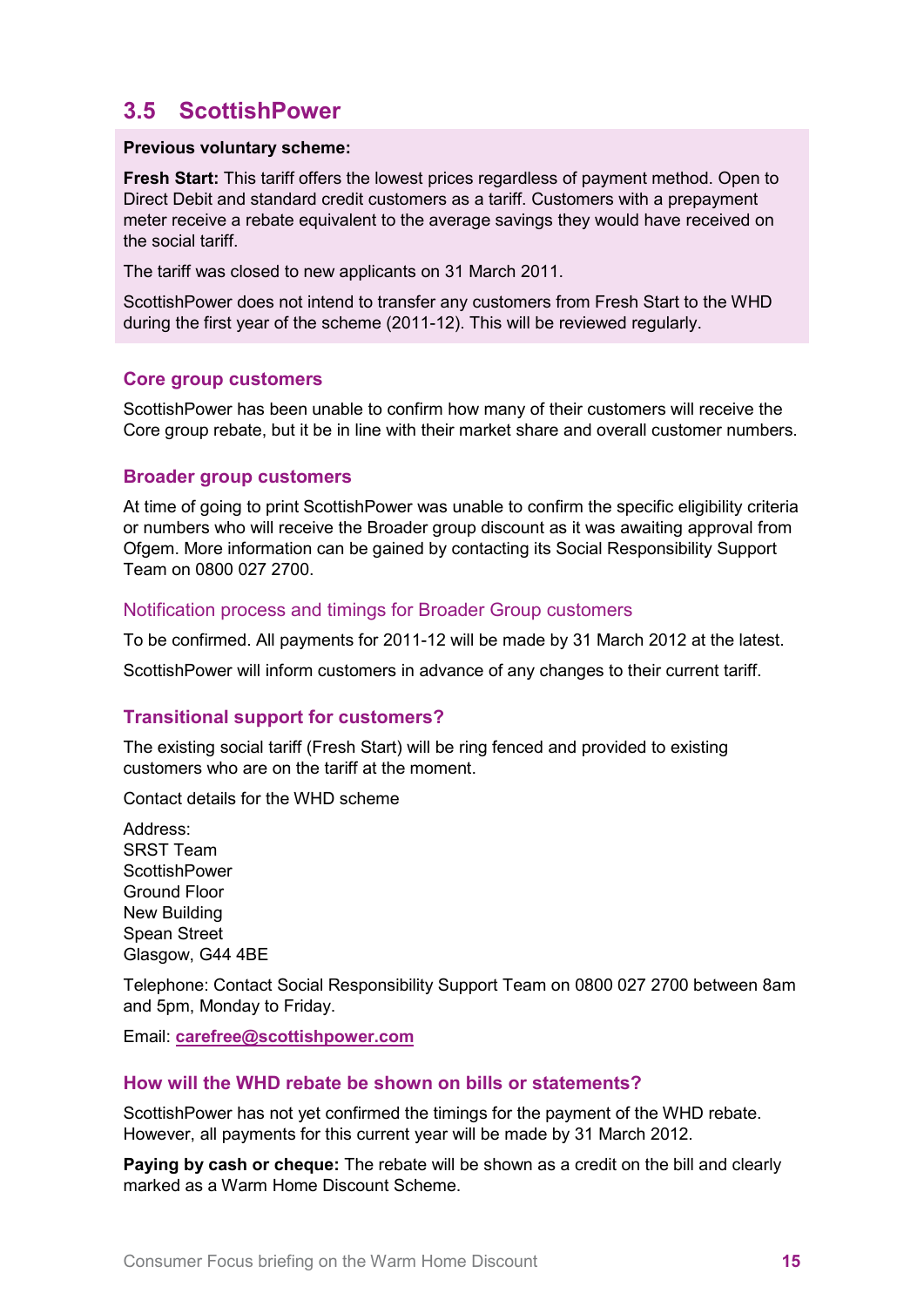**Prepayment or Pay as you Go customers:** The rebate will be credited to the account when the customer tops up at an outlet.

**Paying by Direct Debit:** The rebate will be applied directly to the account as a credit and displayed as Warm Home Discount Rebate. This amount will be taken into account at the customer's next Direct Debit review.

## **What other support does ScottishPower offer?**

ScottishPower will be writing out to all Core group customers and encouraging them to join the Priority Services Register (Carefree). Eligible Broader group customers will also be encouraged to sign up to the Carefree service during the application process.

ScottishPower offers a range of assistance aimed at helping its most vulnerable customers. The key elements of their approach include:

- Writing separately to all Core group customers to offer them access to free loft or cavity wall insulation. This offer will also be made to customers who qualify for a Broader group rebate
- The ScottishPower Energy People Trust remains a key element of their fuel poverty strategy. The trust accepts applications from not for profit organisations and charities who represent those living in, or at risk of, fuel poverty. Applications are assessed by an independent board of trustees. To date the Trust has awarded over £9 million to 174 projects supporting 1.5 million people in 1.3 million households
- Community Liaison Officers The ScottishPower Community Liaison programme is a service designed to help those customers most in need. The programme is available to all vulnerable customers and aims to provide support and guidance on a range of issues in the comfort of the customers' home. ScottishPower has 13 Community Liaison Officers covering the whole of Scotland, Wales and the majority of England. Their expertise allows for informed discussion on all aspects of both electricity and gas usage
- Social Responsibility Support Team ScottishPower have established the Social Responsibility Support Team to provide dedicated support and guidance to all external agencies dealing with vulnerable customers who are having difficulties meeting their payments for fuel. This team provides unique support for vulnerable customers, including management of Carefree service support (Priority Service Register customers), and managing the relationship with the Department of Work and Pensions via the Fuel Direct scheme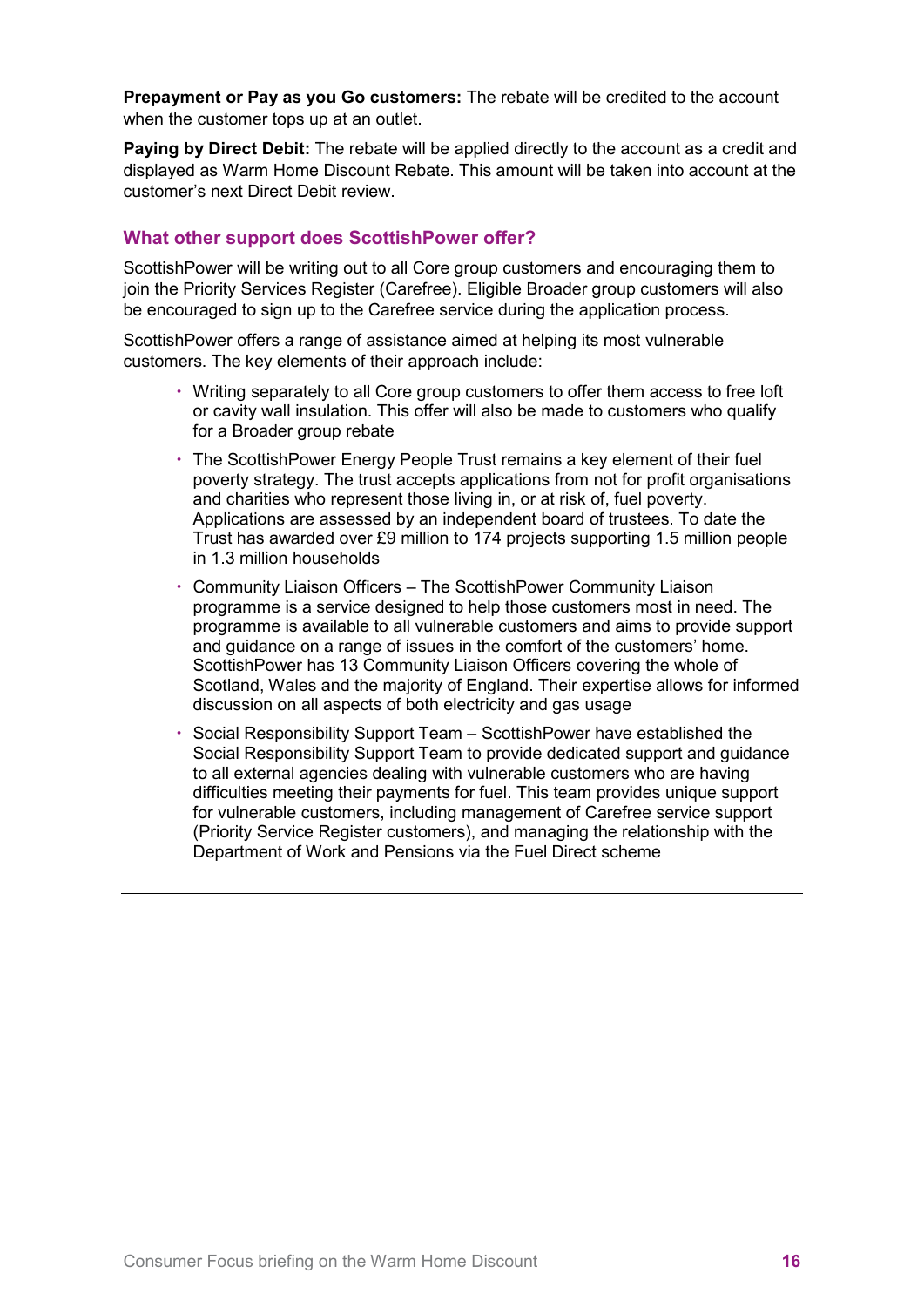## <span id="page-16-0"></span>**3.6 npower**

#### **Previous voluntary scheme:**

**Spreading Warmth:** Tariff offering saving on average of around 10 per cent to 15 per cent against npower's standard prices, with customers on Spreading Warmth paying the same regardless of payment method.

The Spreading Warmth Tariff will continue until around the end of 2013 and until these point customers already on the tariff will therefore continue to receive the benefit and transitional support. During this time customers will be given the opportunity if eligible to move over to the WHD, and some may be receiving this already through the core group. If at the end of 2013 they are found not to be eligible for the WHD they will likely be moved to an appropriate standard tariff.

## **Core group customers**

In the first year npower expect to help around 80,000-85,000 customers; these volumes will rise in year 2 onwards.

## **Notification process and timings for Broader Group customers**

If in receipt of one of the following benefits:

- Income Support
- Income-based Jobseeker's Allowance
- Income-related Employment and Support Allowance which includes a workrelated activity support component.

AND also one of the following:

- a disability premium, enhanced disability premium or severe disability premium
- a disabled child premium
- Child Tax Credit that includes a disability or severe disability element
- a child under five living with you

The eligibility will be reviewed each year and so could be updated in future scheme years.

In year 1 npower currently expects to help around 5,000 customers; this will rise in year 2 to around 40,000 and 75,000 in years 3 and 4. These volumes are subject to change and may fluctuate.

npower will identify customers internally through existing contact made with their general contact centres, specialist teams and then externally through a range of partners. This will be very similar to how customers were signed up to the Spreading Warmth Tariff. This will occur between August 2011 and around the end of January 2012.

## **Transitional support for customers?**

The Spreading Warmth Tariff will continue until around the end of 2013, and until this point customers on the tariff will continue to receive the benefit and transitional support.

During this time customers will be given the opportunity, if eligible, to move over to the WHD, and some may be receiving this already through the Core Group.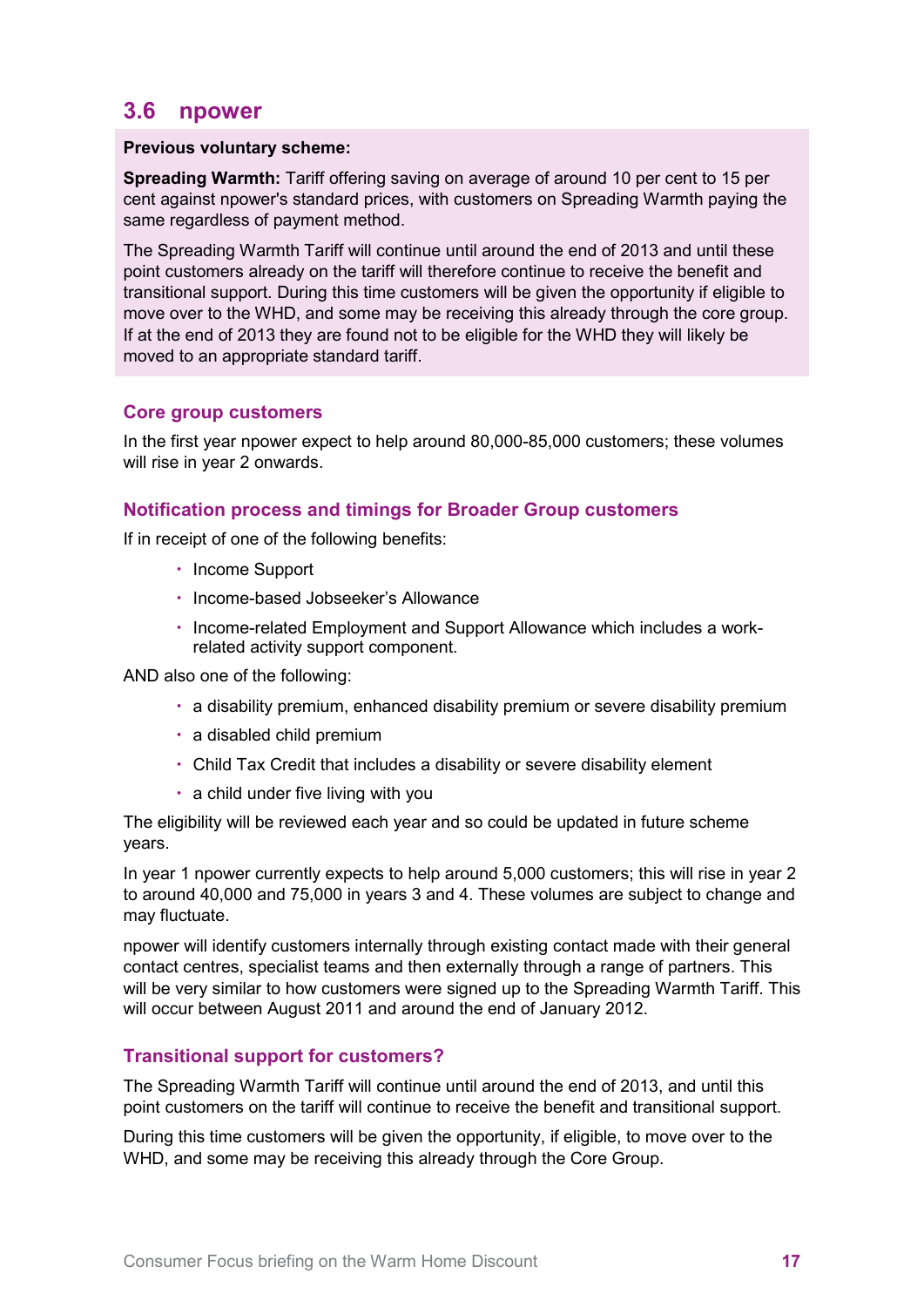If at the end of 2013 they are found not to be eligible for the WHD, they will likely be moved to an appropriate standard tariff.

#### **Contact details for the WHD scheme**

npower has a specialist telephone number for the WHD (0800 980 5525).

Third parties can continue to refer any customers for these measures and can do so through the specialist telephone number (0808 172 6999)

For further details please visit **[www.npower.com/spreadingwarmth](http://www.npower.com/spreadingwarmth)**

#### **How will the WHD rebate be shown on my bill or statement?**

npower has not yet confirmed the timings for the payment of the WHD rebate. However, all payments for this current year will be made by 31 March 2012.

**Paying by cash or cheque:** The rebate will be shown as a credit on the bill and clearly marked as Warm Home Discount.

**Prepayment or Pay as you Go customers:** The rebate will be received through Post Office vouchers which are sent to customers in the post.

**Paying by Direct Debit:** The rebate will appear as a distinct item on the bill and will include text stating it is the Warm Home Discount. It will not affect any calculations regarding Direct Debit assessment levels.

#### **What other support does npower offer?**

npower will be logging internal vulnerability flags and asking customers if they would like to go on the Priority Services Register, if appropriate, when setting an eligible customer up on the WHD.

npower's Energy Fund has been set up to help npower customers who are struggling to pay for energy debt. The npower Energy Fund operates through funds donated by npower and is impartially administered by Charis Grants.

The Fund may be able to help customers with domestic energy debts and in certain circumstances the Fund can help to clear other priority debts and purchase essential household items such as a refrigerator or cooker. These are known as Further Assistance Payments (FAPs). Customers can apply for such help even if they do not apply for help with energy charges.

Apply online **[www.npowerenergytrust.org.uk](http://www.npowerenergytrust.org.uk/)**

Contact the Trust's Application Forms Request Line on telephone number on 01733 421 060 to request an application form, which will be sent to complete and return.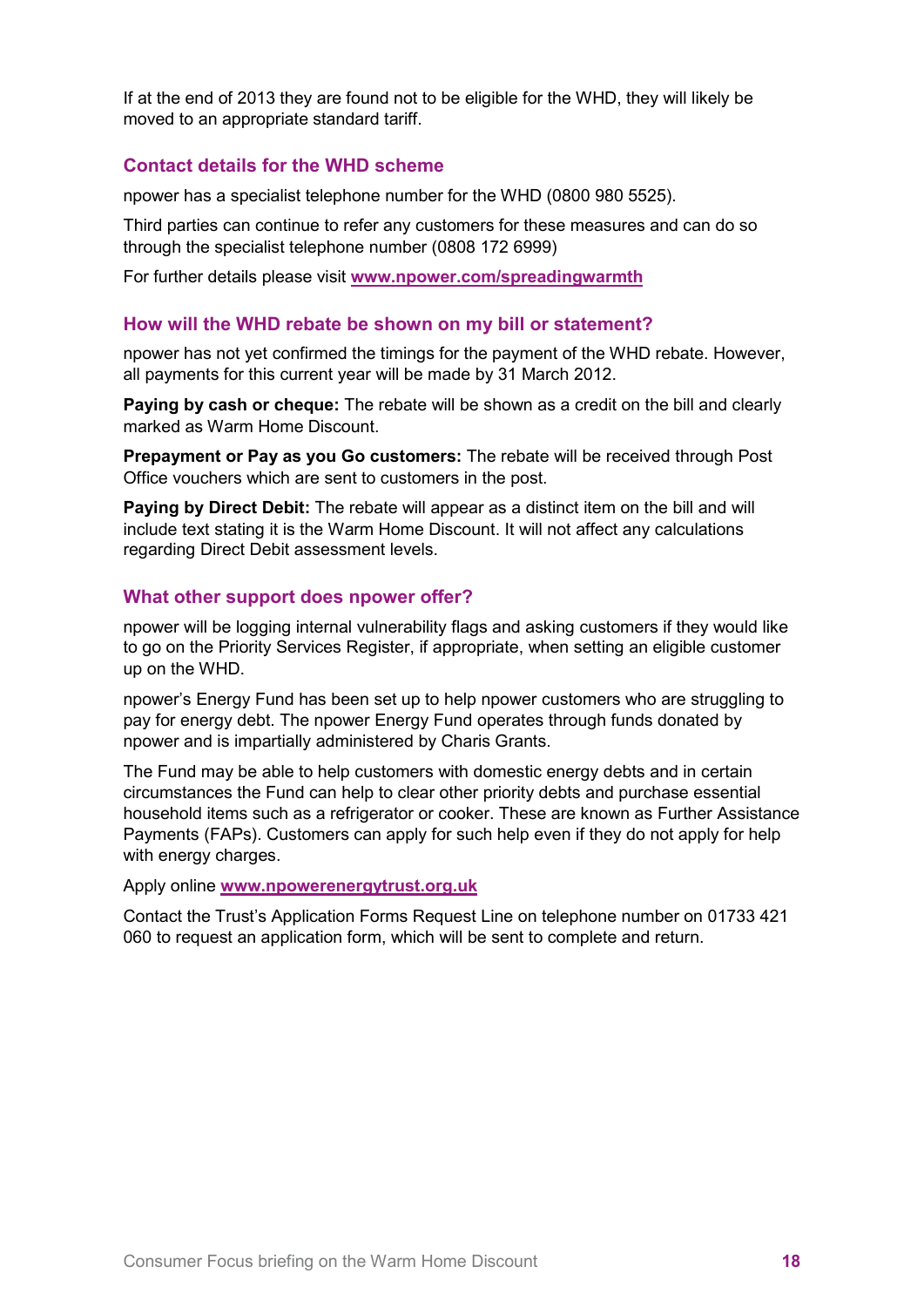## <span id="page-18-0"></span>**4. Switching supplier**

*Core group:* Switching supplier should not impact on the WHD as this is automatically processed by the DWP.

**Broader group:** If a consumer switches energy supplier they will have to inform their existing and new supplier of the status of the application for the WHD. Most suppliers will only pay the WHD to existing customers; therefore if transfer to a new supplier occurs before the discount is due to paid by the existing supplier is likely that the rebate won't be received. A new application to the new supplier would then need to be made.

It is important to bear in mind that suppliers will have different qualifying criteria for the Broader group rebate, therefore it is possible consumers may not qualify for the Broader group discount with a new supplier. For more information please contact the supplier directly.

## <span id="page-18-1"></span>**5. Not eligible for the WHD, what other help is available?**

Suppliers can provide information on what other help is available. Some suppliers may still be offering a discounted social tariff, or consumers may also be eligible for their Priority Services Register if deemed elderly or vulnerable. It is worthwhile contacting the supplier to discuss what other support may be available as suppliers have an obligation to take circumstances into consideration.

## <span id="page-18-2"></span>**6. Who can be contacted for further advice other than suppliers?**

Consumer Direct (08454 04 05 06) is the Government-funded consumer advice service. It offers information and advice on problems with goods and services, energy and post.